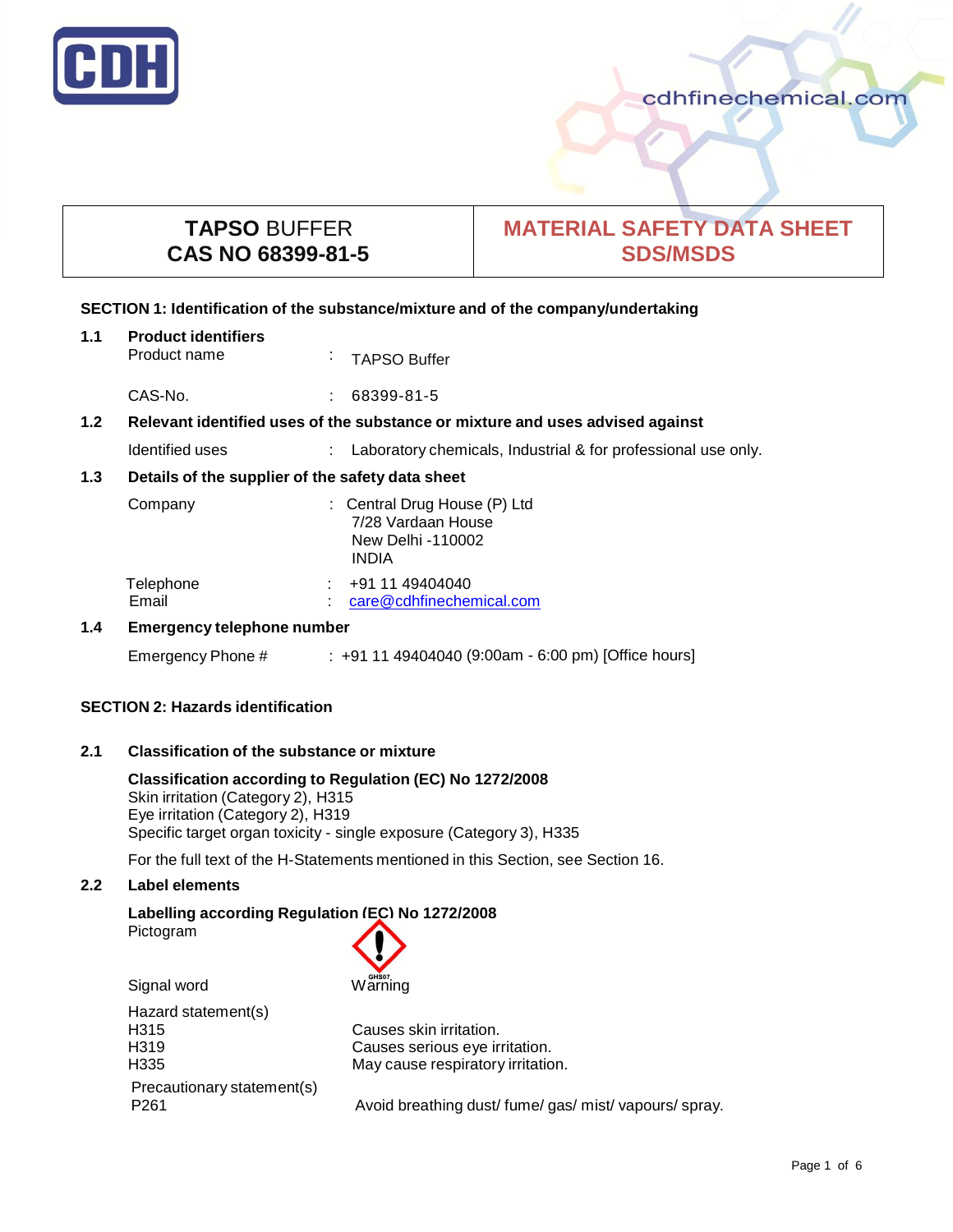P305 + P351 + P338 IF IN EYES: Rinse cautiously with water for several minutes. Remove contact lenses, if present and easy to do. Continue rinsing.

Supplemental Hazard **Statements** none

Safety data sheet available on request.

## **2.3 Other hazards** - none

## **SECTION 3: Composition/information on ingredients**

#### **3.1 Substances**

| Synonyms         | : N-[Tris(hydroxymethyl)methyl]-3-amino-2-hydroxypropanesulfonic acid<br>2-Hydroxy-3-[tris(hydroxymethyl)methylamino]-1-propanesulfonic acid |
|------------------|----------------------------------------------------------------------------------------------------------------------------------------------|
| Formula          | : $C_7H_{17}NO_7S$                                                                                                                           |
| Molecular weight | 259.28 g/mol                                                                                                                                 |
| CAS-No.          | 68399-81-5                                                                                                                                   |
| EC-No.           | 269-993-8                                                                                                                                    |

#### **Hazardous ingredients according to Regulation (EC) No 1272/2008** Component Classification Concentration

| 2-Hydroxy-3-[[2-hydroxy-1,1-bis(hydroxymethyl)ethyl]amino]propanesulphonic acid |            |                                   |              |  |  |
|---------------------------------------------------------------------------------|------------|-----------------------------------|--------------|--|--|
| CAS-No.                                                                         | 68399-81-5 | Skin Irrit. 2; Eye Irrit. 2; STOT | $\leq$ 100 % |  |  |
| EC-No.                                                                          | 269-993-8  | SE 3: H315, H319, H335            |              |  |  |

For the full text of the H-Statements mentioned in this Section, see Section 16.

#### **SECTION 4: First aid measures**

#### **4.1 Description of first aid measures**

#### **General advice**

Consult a physician. Show this safety data sheet to the doctor in attendance.

#### **If inhaled**

If breathed in, move person into fresh air. If not breathing, give artificial respiration. Consult a physician.

## **In case of skin contact**

Wash off with soap and plenty of water. Consult a physician.

#### **In case of eye contact**

Rinse thoroughly with plenty of water for at least 15 minutes and consult a physician.

#### **If swallowed**

Never give anything by mouth to an unconscious person. Rinse mouth with water. Consult a physician.

## **4.2 Most important symptoms and effects, both acute and delayed** The most important known symptoms and effects are described in the labelling (see section 2.2) and/or in section 11

#### **4.3 Indication of any immediate medical attention and special treatment needed** No data available

## **SECTION 5: Firefighting measures**

## **5.1 Extinguishing media**

## **Suitable extinguishing media** Use water spray, alcohol-resistant foam, dry chemical or carbon dioxide.

**5.2 Special hazards arising from the substance or mixture** Carbon oxides, Nitrogen oxides (NOx), Sulphur oxides

## **5.3 Advice for firefighters**

Wear self-contained breathing apparatus for firefighting if necessary.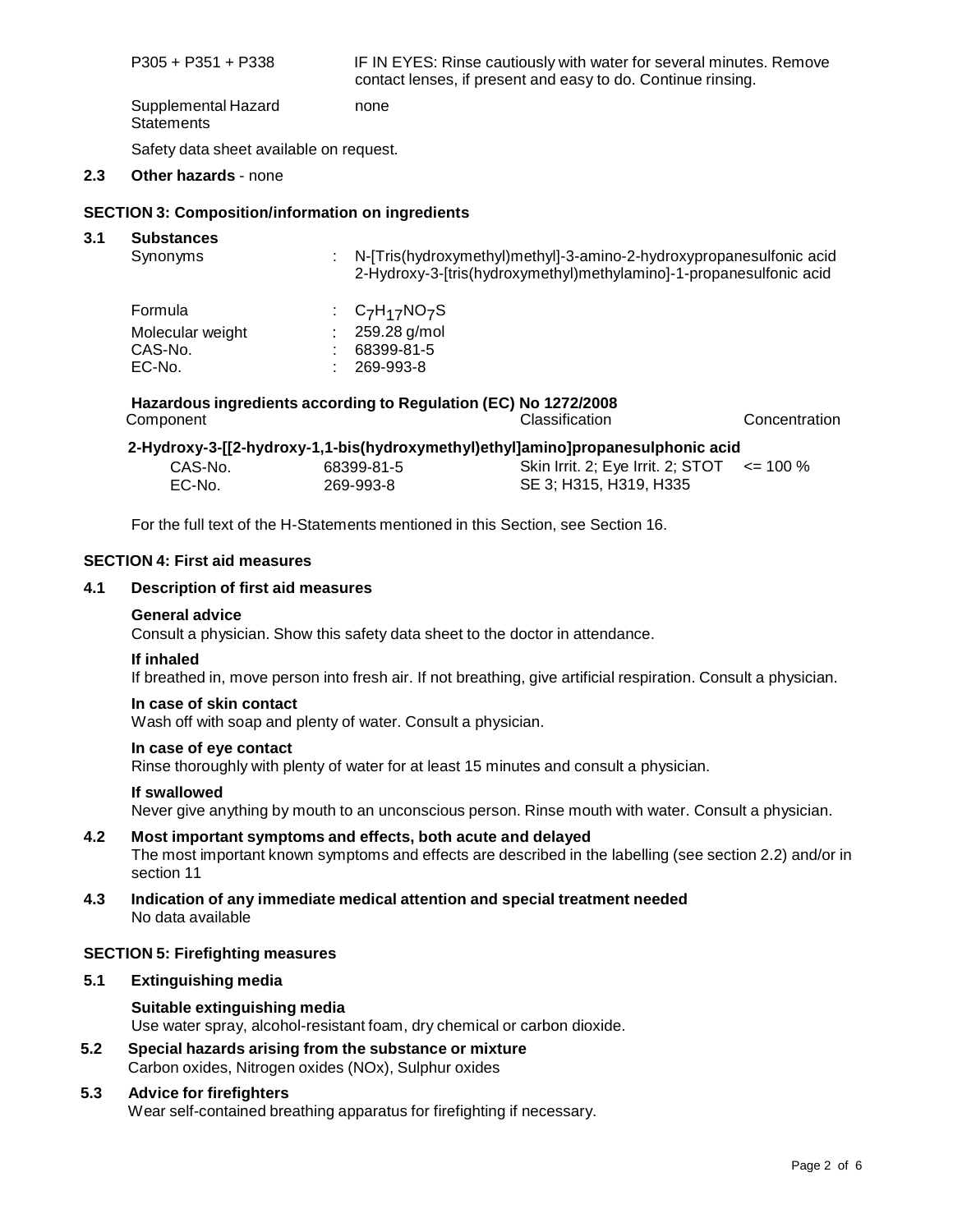# **5.4 Further information**

No data available

## **SECTION 6: Accidental release measures**

#### **6.1 Personal precautions, protective equipment and emergency procedures**

Use personal protective equipment. Avoid dust formation. Avoid breathing vapours, mist or gas. Ensure adequate ventilation. Evacuate personnel to safe areas. Avoid breathing dust. For personal protection see section 8.

## **6.2 Environmental precautions** Do not let product enter drains.

- **6.3 Methods and materials for containment and cleaning up** Pick up and arrange disposal without creating dust. Sweep up and shovel. Keep in suitable, closed containers for disposal.
- **6.4 Reference to other sections** For disposal see section 13.

## **SECTION 7: Handling and storage**

#### **7.1 Precautions for safe handling**

Avoid contact with skin and eyes. Avoid formation of dust and aerosols. Provide appropriate exhaust ventilation at places where dust is formed.Normal measures for preventive fire protection.

For precautions see section 2.2.

#### **7.2 Conditions for safe storage, including any incompatibilities** Store in cool place. Keep container tightly closed in a dry and well-ventilated place. Storage class (TRGS 510): Combustible Solids

#### **7.3 Specific end use(s)**

Apart from the uses mentioned in section 1.2 no other specific uses are stipulated

#### **SECTION 8: Exposure controls/personal protection**

#### **8.1 Control parameters**

**8.2 Exposure controls**

#### **Appropriate engineering controls**

Handle in accordance with good industrial hygiene and safety practice. Wash hands before breaks and at the end of workday.

## **Personal protective equipment**

#### **Eye/face protection**

Safety glasses with side-shields conforming to EN166 Use equipment for eye protection tested and approved under appropriate government standards such as NIOSH (US) or EN 166(EU).

#### **Skin protection**

Handle with gloves. Gloves must be inspected prior to use. Use proper glove removal technique (without touching glove's outer surface) to avoid skin contact with this product. Dispose of contaminated gloves after use in accordance with applicable laws and good laboratory practices. Wash and dry hands.

#### **Body Protection**

Impervious clothing, The type of protective equipment must be selected according to the concentration and amount of the dangerous substance at the specific workplace.

#### **Respiratory protection**

For nuisance exposures use type P95 (US) or type P1 (EU EN 143) particle r (US) or type ABEK-P2 (EU EN 143) respirator cartridges. Use respirators and components tested and approved under appropriate government standards such as NIOSH (US) or CEN (EU).

#### **Control of environmental exposure**

Do not let product enter drains.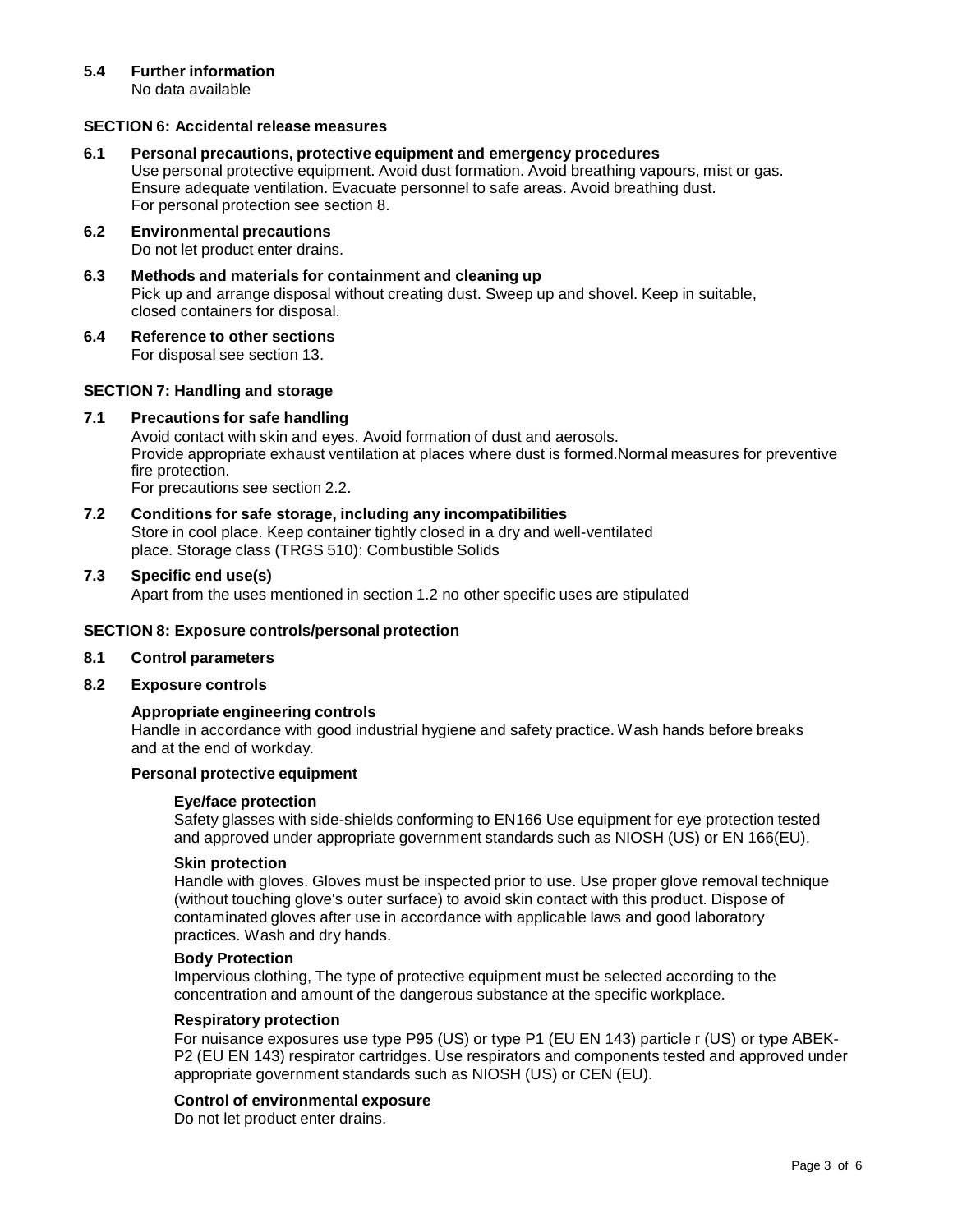# **SECTION 9: Physical and chemical properties**

## **9.1 Information on basic physical and chemical properties**

|     | a) | Appearance                                         | Form: crystalline<br>Colour: white |
|-----|----|----------------------------------------------------|------------------------------------|
|     | b) | Odour                                              | No data available                  |
|     | c) | <b>Odour Threshold</b>                             | No data available                  |
|     | d) | pH                                                 | No data available                  |
|     | e) | Melting point/freezing<br>point                    | Melting point/range: 220 - 222 °C  |
|     | f) | Initial boiling point and<br>boiling range         | No data available                  |
|     | g) | Flash point                                        | No data available                  |
|     | h) | Evaporation rate                                   | No data available                  |
|     | i) | Flammability (solid, gas)                          | No data available                  |
|     | j) | Upper/lower<br>flammability or<br>explosive limits | No data available                  |
|     | k) | Vapour pressure                                    | No data available                  |
|     | I) | Vapour density                                     | No data available                  |
|     | m) | Relative density                                   | No data available                  |
|     | n) | Water solubility                                   | ca.129.6 g/l at 20 °C              |
|     | o) | Partition coefficient: n-<br>octanol/water         | No data available                  |
|     | p) | Auto-ignition<br>temperature                       | No data available                  |
|     | q) | Decomposition<br>temperature                       | No data available                  |
|     | r) | Viscosity                                          | No data available                  |
|     | s) | <b>Explosive properties</b>                        | No data available                  |
|     | t) | Oxidizing properties                               | No data available                  |
| 9.2 |    | Other safety information<br>No data available      |                                    |

# **SECTION 10: Stability and reactivity**

- **10.1 Reactivity** No data available **10.2 Chemical stability** Stable under recommended storage conditions.
- **10.3 Possibility of hazardous reactions** No data available
- **10.4 Conditions to avoid** No data available
- **10.5 Incompatible materials** Strong oxidizing agents

## **10.6 Hazardous decomposition products** Hazardous decomposition products formed under fire conditions. - Carbon oxides, Nitrogen oxides (NOx), Sulphur oxides Other decomposition products - No data available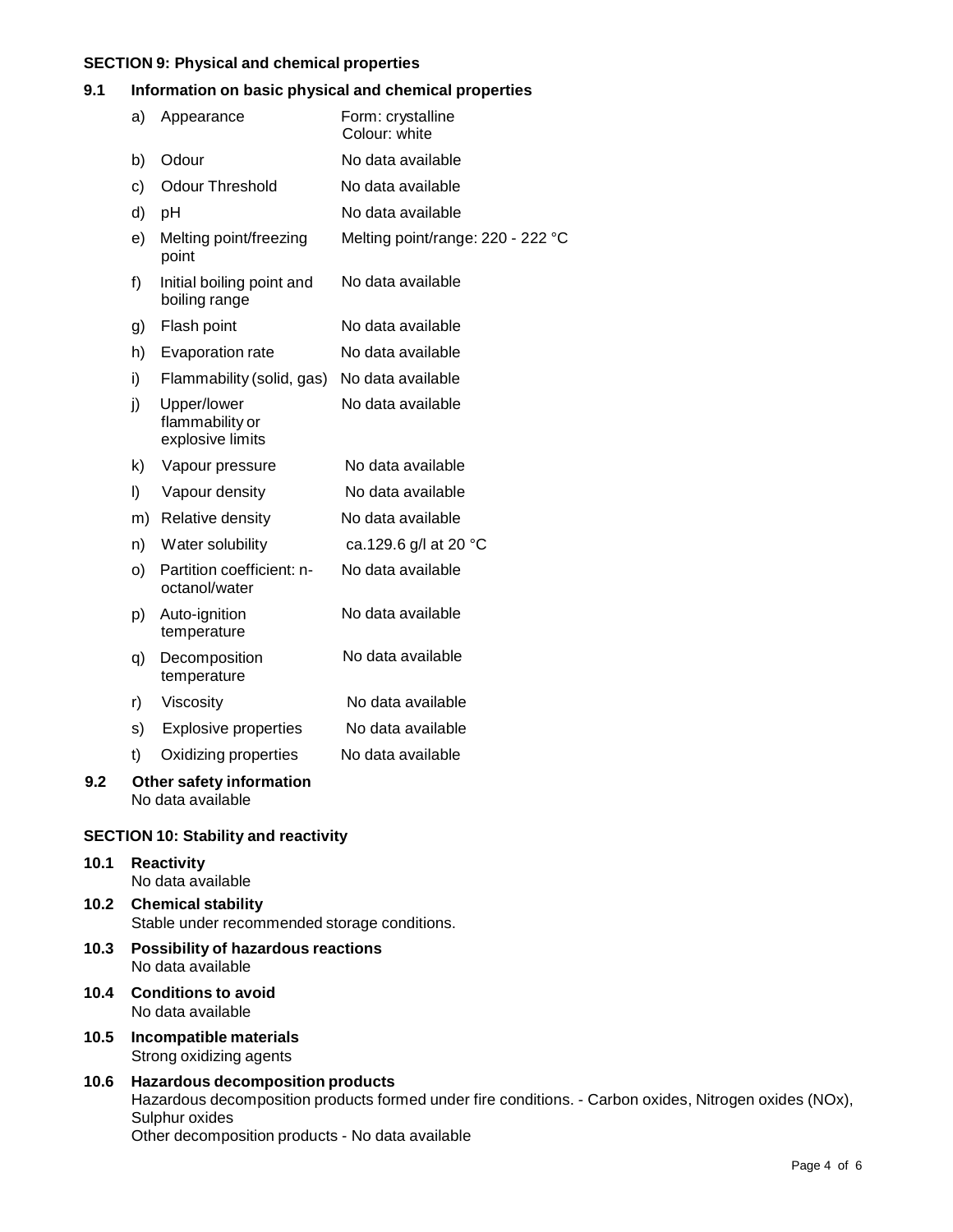In the event of fire: see section 5

## **SECTION 11: Toxicological information**

## **11.1 Information on toxicological effects**

## **Acute toxicity**

No data available2-Hydroxy-3-[[2-hydroxy-1,1-bis(hydroxymethyl)ethyl]amino]propanesulphonic acid

## **Skin corrosion/irritation**

No data available(2-Hydroxy-3-[[2-hydroxy-1,1-bis(hydroxymethyl)ethyl]amino]propanesulphonic acid)

## **Serious eye damage/eye irritation**

No data available(2-Hydroxy-3-[[2-hydroxy-1,1-bis(hydroxymethyl)ethyl]amino]propanesulphonic acid)

## **Respiratory or skin sensitisation**

No data available(2-Hydroxy-3-[[2-hydroxy-1,1-bis(hydroxymethyl)ethyl]amino]propanesulphonic acid)

## **Germ cell mutagenicity**

No data available(2-Hydroxy-3-[[2-hydroxy-1,1-bis(hydroxymethyl)ethyl]amino]propanesulphonic acid)

## **Carcinogenicity**

IARC: No component of this product present at levels greater than or equal to 0.1% is identified as probable, possible or confirmed human carcinogen by IARC.

#### **Reproductive toxicity**

No data available(2-Hydroxy-3-[[2-hydroxy-1,1-bis(hydroxymethyl)ethyl]amino]propanesulphonic acid)

# **Specific target organ toxicity - single exposure**

Inhalation - May cause respiratory irritation.(2-Hydroxy-3-[[2-hydroxy-1,1 bis(hydroxymethyl)ethyl]amino]propanesulphonic acid)

#### **Specific target organ toxicity - repeated exposure** No data available

# **Aspiration hazard**

No data available(2-Hydroxy-3-[[2-hydroxy-1,1-bis(hydroxymethyl)ethyl]amino]propanesulphonic acid)

## **Additional Information**

RTECS: Not available

To the best of our knowledge, the chemical, physical, and toxicological properties have not been thoroughly investigated.(2-Hydroxy-3-[[2-hydroxy-1,1-bis(hydroxymethyl)ethyl]amino]propanesulphonic acid)

# **SECTION 12: Ecological information**

**12.1 Toxicity**

No data available

- **12.2 Persistence and degradability** No data available
- **12.3 Bioaccumulative potential** No data available
- **12.4 Mobility in soil** No data available(2-Hydroxy-3-[[2-hydroxy-1,1-bis(hydroxymethyl)ethyl]amino]propanesulphonic acid)
- **12.5 Results of PBT and vPvB assessment** PBT/vPvB assessment not available as chemical safety assessment not required/not conducted

# **12.6 Other adverse effects**

No data available